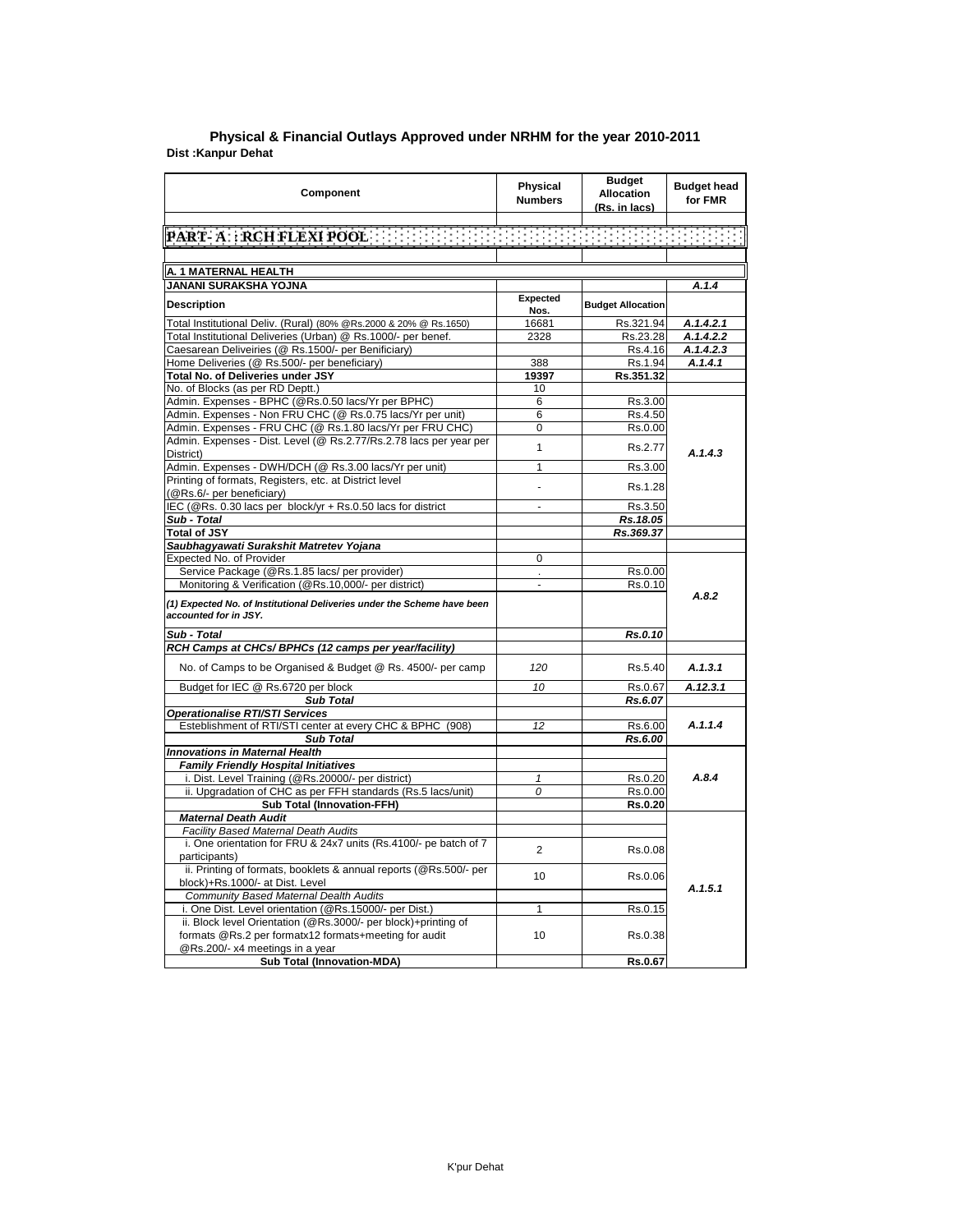| Component                                                                             | <b>Physical</b><br><b>Numbers</b> | <b>Budget</b><br><b>Allocation</b><br>(Rs. in lacs) | <b>Budget head</b><br>for FMR |
|---------------------------------------------------------------------------------------|-----------------------------------|-----------------------------------------------------|-------------------------------|
| <b>Pregnant Women &amp; Child Tracking</b>                                            |                                   |                                                     |                               |
| i. Orientation Workshop                                                               |                                   |                                                     |                               |
| (a) At Dist. Level                                                                    | 1                                 | Rs.0.24                                             | A.10.3                        |
| (b) At Block Level @ Rs.6500/- block                                                  | 10                                | Rs.0.65                                             |                               |
| ii. Printing of formats (730 format/block @Rs.2 per format)                           | 7300                              | Rs.0.15                                             |                               |
| Sub Total (Innovation-Preg. Women & child tracking)                                   |                                   | Rs.1.03                                             |                               |
| Strengthening of Sub Centers Accridited under JSY                                     |                                   |                                                     |                               |
| Dissemination meeting in the District @ Rs 5000/-                                     | 1                                 | Rs.0.05                                             | A.1.1.5                       |
| Upgradation of Sub Centre in Dist (From State Level)                                  | 27                                | Rs.0.00                                             |                               |
| Sub Total (Innovation-S.C. Accridited under JSY))                                     |                                   | Rs.0.05                                             |                               |
| Sub Total (Innovation in Maternal Health)                                             |                                   | Rs.1.96                                             |                               |
| Sub-Total (Maternal Health)                                                           |                                   | Rs.383.50                                           |                               |
| <b>A.2 CHILD HEALTH</b>                                                               |                                   |                                                     |                               |
| Comprehensive Child Survival Programme (CCSP)                                         |                                   |                                                     |                               |
| CCSP Training - FBNC (in 1st & 2nd phase districts only)                              |                                   |                                                     |                               |
| Training Site - District Women Hospital                                               |                                   |                                                     |                               |
| Expected No. of Participants                                                          | 0                                 |                                                     |                               |
| No. of Batches to be Organised and Budget @ Rs.12,000 per Batch                       | 0                                 | Rs.0.00                                             | A.11.5.2                      |
| No. of Batches to be Supervised and Budget @ Rs.3,200 per Batch                       | 0                                 | Rs.0.00                                             |                               |
| Sub - Total                                                                           |                                   | Rs.0.000                                            |                               |
| Training at Medical College under CCSP Prog                                           |                                   |                                                     |                               |
| Support staff to Medical Collage                                                      |                                   | Rs.0.00                                             | A.11.5.2                      |
| Physicians training/F-IMNCI                                                           |                                   | Rs.0.00                                             |                               |
| <b>Sub Total</b>                                                                      |                                   | Rs.0.00                                             |                               |
| <b>CCSP Training - NSSK (in 3rd phase districts only)</b>                             |                                   |                                                     |                               |
| Training Site - District Women Hospital                                               |                                   |                                                     |                               |
| <b>Expected No. of Participants</b>                                                   | 100                               |                                                     |                               |
| No. of Batches to be Organised and Budget @ Rs.38,500 per Batch                       | 6                                 | Rs.2.31                                             | A.11.5.5                      |
| No. of Batches to be Supervised and Budget @ Rs.3,500 per Batch                       | $\mathbf{1}$                      | Rs.0.035                                            |                               |
| Sub - Total                                                                           |                                   | Rs.2.345                                            |                               |
| CCSP Training of ASHAs, ANMs, LHVs - (1st & 2nd Phase<br>Districts)                   |                                   |                                                     |                               |
| Expected No. of Participants (approx. 24 per batch)                                   | 0                                 |                                                     |                               |
| No. of Batches to be Organised and Budget @ Rs.1,65,000 per                           | 0                                 | Rs.0.00                                             | A.11.5.1                      |
| <b>Batch</b>                                                                          |                                   |                                                     |                               |
| No. of Batches of ToT and Budget @ Rs.2,39,000 per Batch                              | 0                                 | Rs.0.00                                             |                               |
| Sub - Total                                                                           |                                   | Rs.0.00                                             |                               |
| CCSP Training of ASHAs, ANMs, LHVs - (3rd Phase Districts)                            |                                   |                                                     |                               |
| Expected No. of Participants (approx. 24 per batch)                                   | 400                               |                                                     |                               |
| No. of Batches to be Organised and Budget @ Rs.1,65,000 per<br>Batch                  | 16                                | Rs.26.40                                            | A.11.5.1                      |
| No. of Batches of ToT and Budget @ Rs.2,39,000 per Batch                              | 1                                 | Rs.2.39                                             |                               |
| Sub - Total                                                                           |                                   | Rs.28.790                                           |                               |
| CCSP Training of Supervisors (in 1st & 2nd phase districts<br>only)                   |                                   |                                                     |                               |
| No. of Batches (16 participants) to be Organised and Budget @<br>Rs.24,500 per Batch  | 0                                 | Rs.0.000                                            | A.11.5.1                      |
| No. of Batches to be Supervised and Budget for Observer Visit @<br>Rs.3,200 per Batch | 0                                 | Rs.0.00                                             |                               |
| Sub - Total                                                                           |                                   | Rs.0.000                                            |                               |
| <b>Site Stregthening</b>                                                              |                                   |                                                     |                               |
| Strengthening of FBNC/NSSK Site (@ Rs.30,000/- per site)                              | $\mathbf{1}$                      | Rs.0.50                                             |                               |
| Strengthening of CCSP Training Site (@ Rs.2,33,500/- per site)                        | $\mathbf{1}$                      | Rs.2.335                                            | A.11.5.1                      |
| <b>Sub Total</b>                                                                      |                                   | Rs.2.835                                            |                               |
| Establishment, Operationalisation & Construction of SNCU                              |                                   |                                                     |                               |
| Establishment and Operating Exp. Of old SNCU in 7 Dist. @Rs.25<br>lacs                | 0                                 | Rs.0.0                                              | A.2.2                         |
| Construction of of new SNCU in 5 Dist. (@Rs.30 lacs)                                  | 0                                 | Rs.0.0                                              | A.9.2.2                       |
| Sub - Total                                                                           |                                   | Rs.0.0                                              |                               |
| Infant death audit (Aligarh & Banda only)                                             |                                   |                                                     |                               |
| No. of blocks in the district                                                         | 0                                 | Rs.0.0                                              | A.2.8                         |
| Sub - Total                                                                           |                                   | Rs.0.00                                             |                               |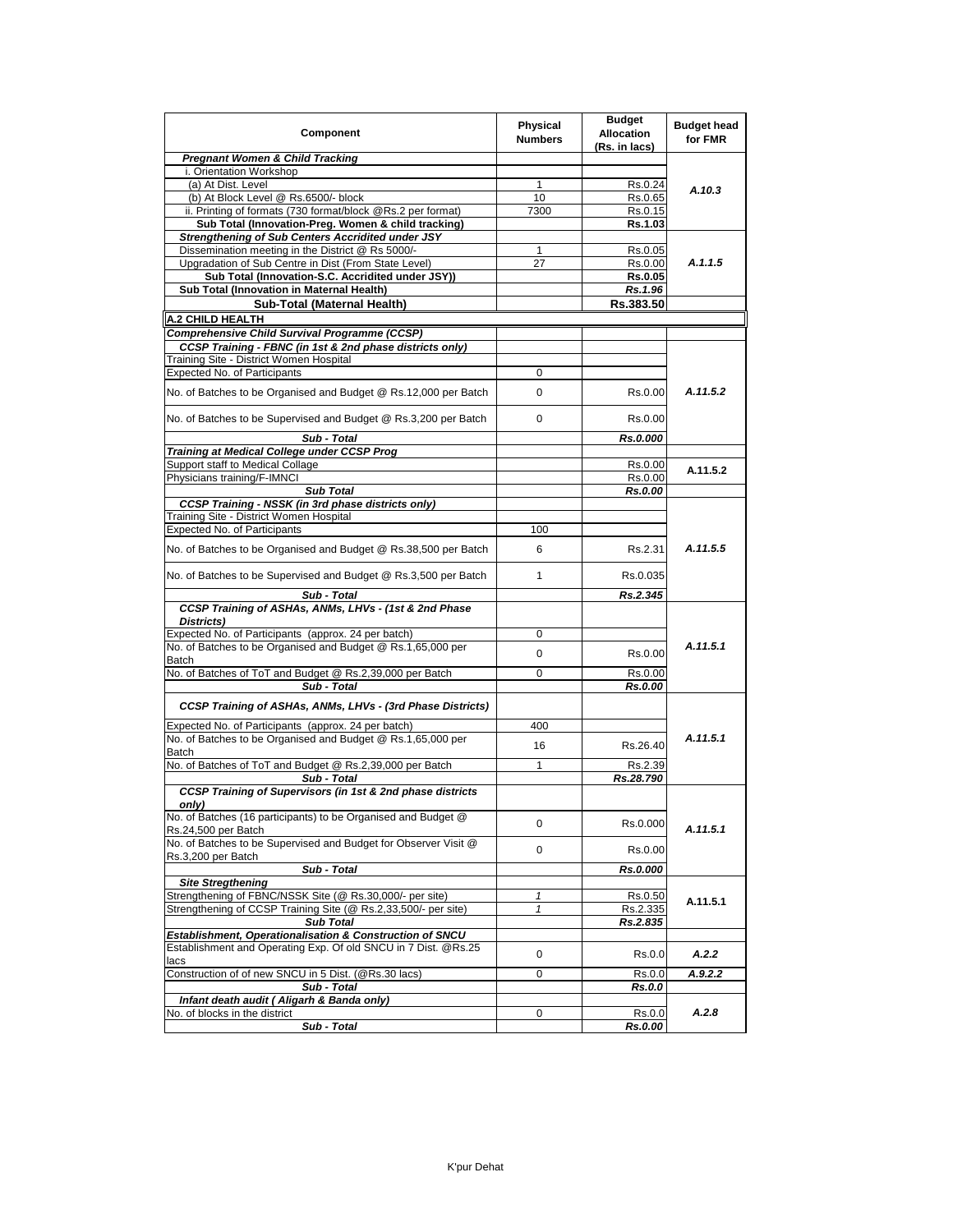| Component                                                                                                | Physical<br><b>Numbers</b> | <b>Budget</b><br><b>Allocation</b><br>(Rs. in lacs) | <b>Budget head</b><br>for FMR |
|----------------------------------------------------------------------------------------------------------|----------------------------|-----------------------------------------------------|-------------------------------|
| Infant & Young Child feeding (IYCF)                                                                      |                            |                                                     |                               |
| Mass Awareness Campaign during World Breastfeeding Week                                                  | 1                          | Rs.0.50                                             | A.2.5                         |
| Sub - Total                                                                                              |                            | Rs.0.50                                             |                               |
| Supportive Supervision through Reputed Institutions (for 1st<br>& 2nd pase districts only)               |                            |                                                     |                               |
| One Supervisor per block @ Rs.5,000/- p.m. for 12 months                                                 | 0                          | Rs.0.0                                              |                               |
| Mobility for supervisors @ Rs.3,000/- p.m. for 12 months                                                 | 0                          | Rs.0.0                                              |                               |
| Institutional support @ Rs.5,000/- p.m. for 12 months                                                    | 0                          | Rs.0.0                                              |                               |
| Sub - Total                                                                                              |                            | <b>Rs.0.00</b>                                      |                               |
| Sub-Total (CCSP)                                                                                         |                            | Rs.34.47                                            |                               |
| Implementation of Bal Swasthya Poshan Mah (BSPM)                                                         |                            |                                                     |                               |
| Joint Meetings of Health & ICDS - 2 Planning Meetings at District                                        |                            |                                                     |                               |
| Level in a year @ Rs. 5000/- per meeting for 2 Rounds                                                    | 1 Dist.                    | Rs.0.10                                             |                               |
| Joint planning meeting of health and ICDS at Block level Rs. 2000                                        | 10 Blocks                  | Rs.0.40                                             |                               |
| per meeting for 2 rounds                                                                                 |                            |                                                     |                               |
| Joint Orientation of ASHAs & ANMs (@Rs. 25/- per participant) for 2<br>Rounds                            | 1690 ANM and<br>AWW        | Rs.0.85                                             | A.2.7                         |
| Printing of Guidelines, Reporting & Monitoring Formats (@ Rs.2,000/-<br>per block/round) for 2 rounds    | 10 Blocks                  | Rs.0.40                                             |                               |
| Dissemination meeting at District level Rs. 5000 per meeting per                                         |                            |                                                     |                               |
| District for 2 Rounds                                                                                    | 1 Dist.                    | Rs.0.10                                             |                               |
| Sub - Total                                                                                              |                            | Rs.1.85                                             |                               |
| <b>School Health Programme</b>                                                                           |                            |                                                     |                               |
| Total No, of Blocks in the district                                                                      | 10                         |                                                     |                               |
| No. of Schools to be covered (60 Schools per block)                                                      | 600                        |                                                     |                               |
| District Sensitization workshop<br>Contingencies for printing of Health Card, etc. (@Rs.500/- per        | 1                          | Rs. 0.15                                            |                               |
| school)                                                                                                  | 600                        | Rs. 3.00                                            |                               |
| Budget for Mobility (@Rs.300 per visit x 1 visit)                                                        | 600                        | Rs. 1.80                                            |                               |
| Sub Total (Prog. Implementation)                                                                         |                            | Rs. 4.95                                            |                               |
| Traning program for 40 schools per block (where                                                          |                            |                                                     |                               |
| program is already running)                                                                              | 400                        |                                                     |                               |
| Training of District Trainers- Honorarium to district traininer @ Rs.                                    |                            |                                                     |                               |
| 350 *2days                                                                                               | 3                          | Rs. 0.02                                            |                               |
| Honorarium to traininees from block@ Rs. 400 *2days per block                                            | 30                         | Rs. 0.24                                            | A.2.4                         |
| Training of Block Trainers - Honorarium to block resource persons                                        |                            |                                                     |                               |
| @ Rs. 300 *2days*2 batches per block                                                                     | 30                         | Rs. 0.36                                            |                               |
| Honararium to Teachers @ Rs. 250*2 teachers per school *2 days                                           | 800                        | Rs. 4.00                                            |                               |
|                                                                                                          |                            |                                                     |                               |
| <b>Sub Total (Training)</b>                                                                              |                            | Rs. 4.62                                            |                               |
| For training program unspent balance is available at the district                                        |                            | Rs. 2.94                                            |                               |
| <b>Actual Allocation for training</b><br>Weighing scale, Ht./Wt Charts, Measuring tape etc. @ Rs1000 per |                            | Rs. 1.68                                            |                               |
| school x 20 new schools/block                                                                            | 200                        | Rs. 0.00                                            |                               |
| Procurement of IFA tablets (30 mg tablets) for all schools                                               | 9000000                    | Rs. 0.00                                            |                               |
| Procurement of deworming tablets for all schools                                                         | 180000                     | Rs. 0.00                                            |                               |
| <b>Sub Total (Procurement)</b>                                                                           |                            | Rs. 0.00                                            |                               |
| Total (School Health)                                                                                    |                            | Rs. 6.63                                            |                               |
| <b>Total (Child Health)</b>                                                                              |                            | Rs.42.95                                            |                               |
| A3. Family Planning                                                                                      |                            |                                                     |                               |
| Terminal/Limiting Methods                                                                                |                            |                                                     | A.3.1                         |
| Dissemination of manuals on sterilization standards & quality                                            |                            |                                                     |                               |
| assurance of sterilization services                                                                      | 1                          | Rs. 0.40                                            | A.3.1.1                       |
| NSV Camps in Districts (6 camps/dist. @ Rs.35,000/- per camp)                                            | 6                          | Rs. 2.10                                            | A.3.1.3                       |
| Compensation for Female Sterilization                                                                    | 3536                       | Rs. 35.36                                           | A.3.1.4                       |
| Compensation for Male Sterilization                                                                      | 94                         | Rs. 1.41                                            | A.3.1.5                       |
| Accrediation of private providers of sterilization services                                              |                            |                                                     |                               |
| <b>Female Sterilization</b>                                                                              |                            | Rs. 0.25                                            | A.3.1.6                       |
| Male Sterilization (NSV)                                                                                 |                            | Rs. 0.05                                            |                               |
| <b>Spacing Methods</b>                                                                                   |                            |                                                     | A.3.2                         |
| IUD services at health facilities/compensation                                                           | 28131                      | Rs. 5.63                                            | A.3.2.2                       |
| Accrediation of private providers of IUD services<br>Family Welfare Counsellor@9000 per month            | $\overline{\mathbf{c}}$    | Rs. 0.03<br>Rs. 2.16                                | A.3.2.3                       |
| <b>Sub Total</b>                                                                                         |                            | <u>Rs. 47.39</u>                                    | A.9.1.5                       |
|                                                                                                          |                            |                                                     |                               |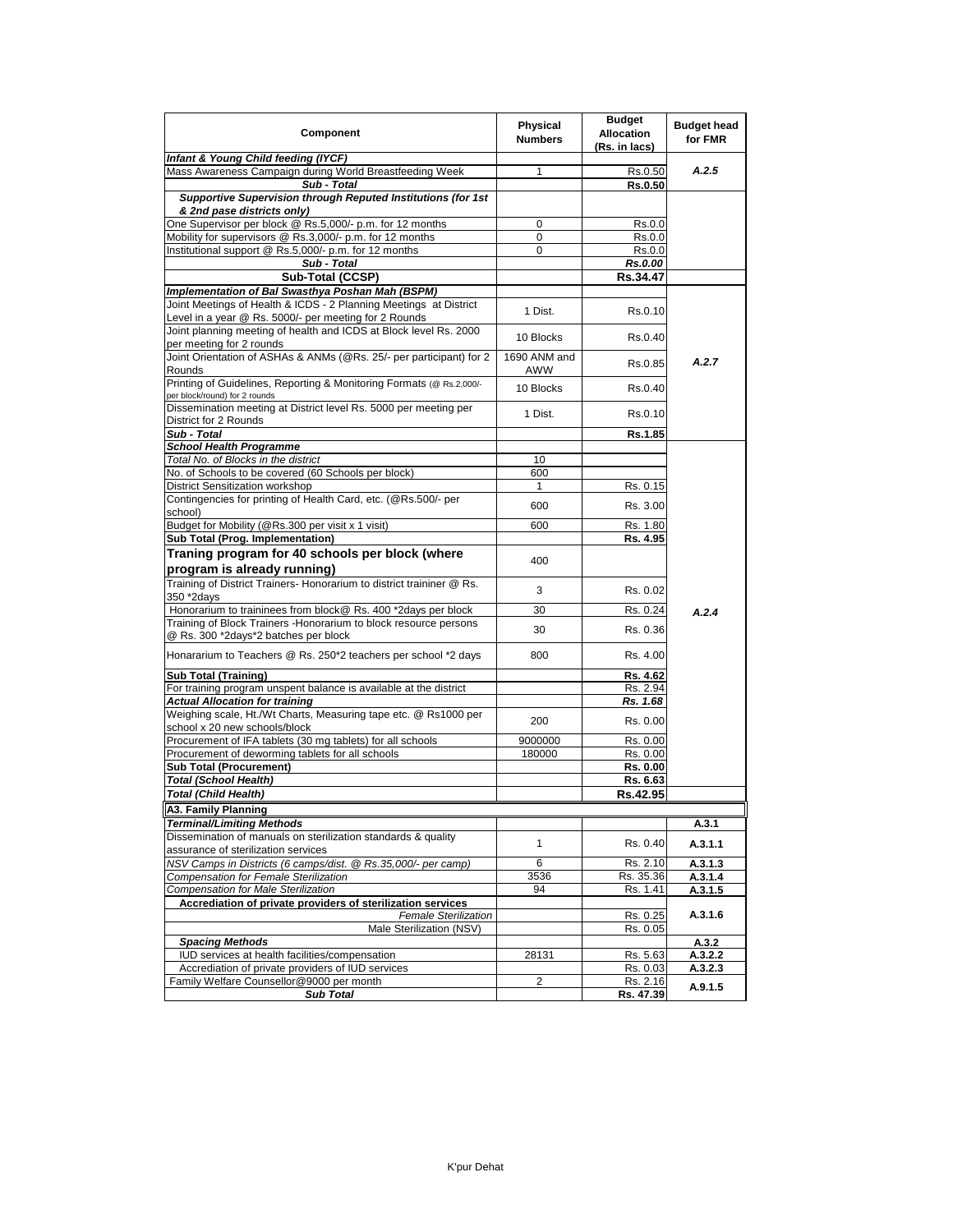| Component                                                                                                                                                                    | Physical<br><b>Numbers</b> | <b>Budget</b><br><b>Allocation</b><br>(Rs. in lacs) | <b>Budget head</b><br>for FMR |
|------------------------------------------------------------------------------------------------------------------------------------------------------------------------------|----------------------------|-----------------------------------------------------|-------------------------------|
| PCPNDT and Sex-Ratio                                                                                                                                                         |                            |                                                     |                               |
| Visit of District Inspection & Monitoring Committee                                                                                                                          | 10                         | Rs. 0.10                                            | A.8.1                         |
| Sensitization Workshop at District level                                                                                                                                     | 1                          | Rs. 0.40                                            |                               |
| Organising Competions at Inter/Degree Colleges                                                                                                                               | 3                          | Rs. 0.10                                            |                               |
| Orientation of members of Dist advisory committee at Division                                                                                                                |                            | Rs. 0.00                                            |                               |
| <b>IEC Activities &amp; Conigency</b>                                                                                                                                        |                            |                                                     |                               |
| <b>IEC Activities</b>                                                                                                                                                        |                            | Rs. 0.25                                            |                               |
| Contigency                                                                                                                                                                   |                            | Rs. 0.02                                            | A.12.4                        |
| TA/DA to Dist. level Staff for attending workshop, training, meetings                                                                                                        |                            | Rs. 0.20                                            |                               |
| <b>Sub Total</b>                                                                                                                                                             |                            | Rs. 1.07                                            |                               |
| <b>Sub-Total (Family Planning)</b>                                                                                                                                           |                            | Rs.48.46                                            |                               |
| A.4 ARSH                                                                                                                                                                     |                            |                                                     |                               |
| Saloni Scheme                                                                                                                                                                |                            |                                                     |                               |
| No. of Blocks in District                                                                                                                                                    | 10                         |                                                     |                               |
| No. of Schools to be covered (10 Schools per block)                                                                                                                          | 100                        |                                                     | A.4.1                         |
| No. of Benificiaries (150 per school)                                                                                                                                        | 15000                      |                                                     |                               |
| Sensitization Workshop at District level                                                                                                                                     | 1                          | Rs. 0.15                                            |                               |
| Budget for Visit of Medical Team (@Rs.300/- per visit x 2 visits per                                                                                                         |                            |                                                     |                               |
| school)                                                                                                                                                                      | 200                        | Rs. 0.60                                            | A.4.2                         |
| Budget for Preparing Saloni Sabha (Rs.300/- p.m. per school x 10<br>months)                                                                                                  | 1000                       | Rs. 3.00                                            |                               |
| Procurement of IFA tablets (100 mg tablets) for all schools                                                                                                                  | 720000                     | Rs.0.00                                             |                               |
| Procurement of deworming tablets for all schools 2 tab/Benf.                                                                                                                 | 30000                      | Rs.0.00                                             | A.13.2.5                      |
| Sub-Total (Adolescent Health)                                                                                                                                                |                            | Rs.3.75                                             |                               |
| A.5 Urban RCH                                                                                                                                                                |                            |                                                     |                               |
| Urban RCH plan /activities                                                                                                                                                   |                            |                                                     |                               |
| <b>Building</b>                                                                                                                                                              | 0                          | Rs.0.00                                             |                               |
| Manpower(1Doctor @ 24000/month,1Staff Nurse@ 15000/month,2<br>ANMs@9000/month,2 Security quards @ 4000/month,1 Ayah                                                          | 0                          | Rs.0.00                                             |                               |
| 4000/month,& 1 Sweeper 2000/month                                                                                                                                            |                            |                                                     |                               |
| <b>Other Expenses</b>                                                                                                                                                        | 0                          | Rs.0.00                                             | A.5.1                         |
| IEC                                                                                                                                                                          | 0                          | Rs.0.00                                             |                               |
| <b>Subtotal</b>                                                                                                                                                              |                            | <b>Rs.0.00</b>                                      |                               |
| The cost of Drugs(Rs 10,000/month/Health post) and consumables(Rs 3,000/month/Health Post) for Urban RCH<br>amounting to Rs 1.56Lacs would be met from the Mission Flexipool |                            |                                                     |                               |
| <b>A9. INFRASTRUCTURE &amp; HR</b>                                                                                                                                           |                            |                                                     |                               |
| <b>Contractual Staff &amp; Services</b>                                                                                                                                      |                            |                                                     |                               |
| Position                                                                                                                                                                     | No.                        | <b>Budget</b>                                       |                               |
| Contractual ANM (@Rs.9000/- pm)                                                                                                                                              | 35                         | Rs. 37.80                                           | A.9.1.1                       |
| Staff Nurse in the district (@Rs.15000/- pm)                                                                                                                                 | 15                         | Rs. 27.00                                           | A.9.1.3                       |
| MBBS (Male/Female) @ Rs.30000/- pm                                                                                                                                           | 11                         | Rs. 39.60                                           |                               |
| Specialist at On Call basis for CHC (@ Rs.1000/- per visit) No. of                                                                                                           |                            | Rs. 0.40                                            |                               |
| calls for 6 moths                                                                                                                                                            | 40                         |                                                     |                               |
| Specialist at On Call basis for Dist. Hospital (Male)/DCH(@ Rs.1000/-<br>per visit)                                                                                          | 80                         | Rs. 0.80                                            | A.9.1.4                       |
| Specialist at Dist. Hospital (Male)/DCH(@ Rs.40000/- pm for                                                                                                                  |                            | Rs. 8.40                                            |                               |
| MS/MD/MDS & @Rs.35000/- for Diploma holders)                                                                                                                                 | 2                          |                                                     |                               |
| Specialist at DWH/DCH (@ Rs.40000/- pm for MS/MD/MDS &                                                                                                                       |                            |                                                     |                               |
| @Rs.35000/- for Diploma holders)/MBBS(LMO if already on                                                                                                                      |                            | Rs. 8.40                                            |                               |
| contract)                                                                                                                                                                    | 2                          |                                                     |                               |
| Paramedical staff/LT for CHC (@ Rs.9000/- pm)                                                                                                                                | 6                          | Rs. 6.48                                            | A.9.1.5                       |
| Paramedical staff for DH/DWH/DCH (@ Rs.9000/- pm)                                                                                                                            | 1                          | Rs. 1.08                                            |                               |
| Data Assistant ( @ Rs.8000/- pm)                                                                                                                                             | 1                          | Rs. 0.96                                            |                               |
| <b>Sub-Total (Human Resources)</b>                                                                                                                                           |                            | Rs.130.92                                           |                               |
| A.10. INSTITUTIONAL STRENGTHENING                                                                                                                                            |                            |                                                     |                               |
| <b>Logistics Management/Improvement</b>                                                                                                                                      |                            |                                                     |                               |
| <b>Stregthening of Logistic Management</b>                                                                                                                                   |                            |                                                     |                               |
| Divisional logistic management                                                                                                                                               | 0                          | Rs. 0.00                                            |                               |
| <b>Transportation of Logistic</b>                                                                                                                                            |                            |                                                     | A.10.2                        |
| Divisional level @ Rs 50000/-                                                                                                                                                | 0                          | Rs. 0.00                                            |                               |
| District level @ Rs 30000/-                                                                                                                                                  | $\mathbf{1}$               | Rs. 0.30                                            |                               |
| Block level @ Rs 12000/-                                                                                                                                                     | 10                         | Rs. 1.20                                            |                               |
| <b>Sub-Total (Logistics Strengthening)</b>                                                                                                                                   |                            | <b>Rs.1.50</b>                                      |                               |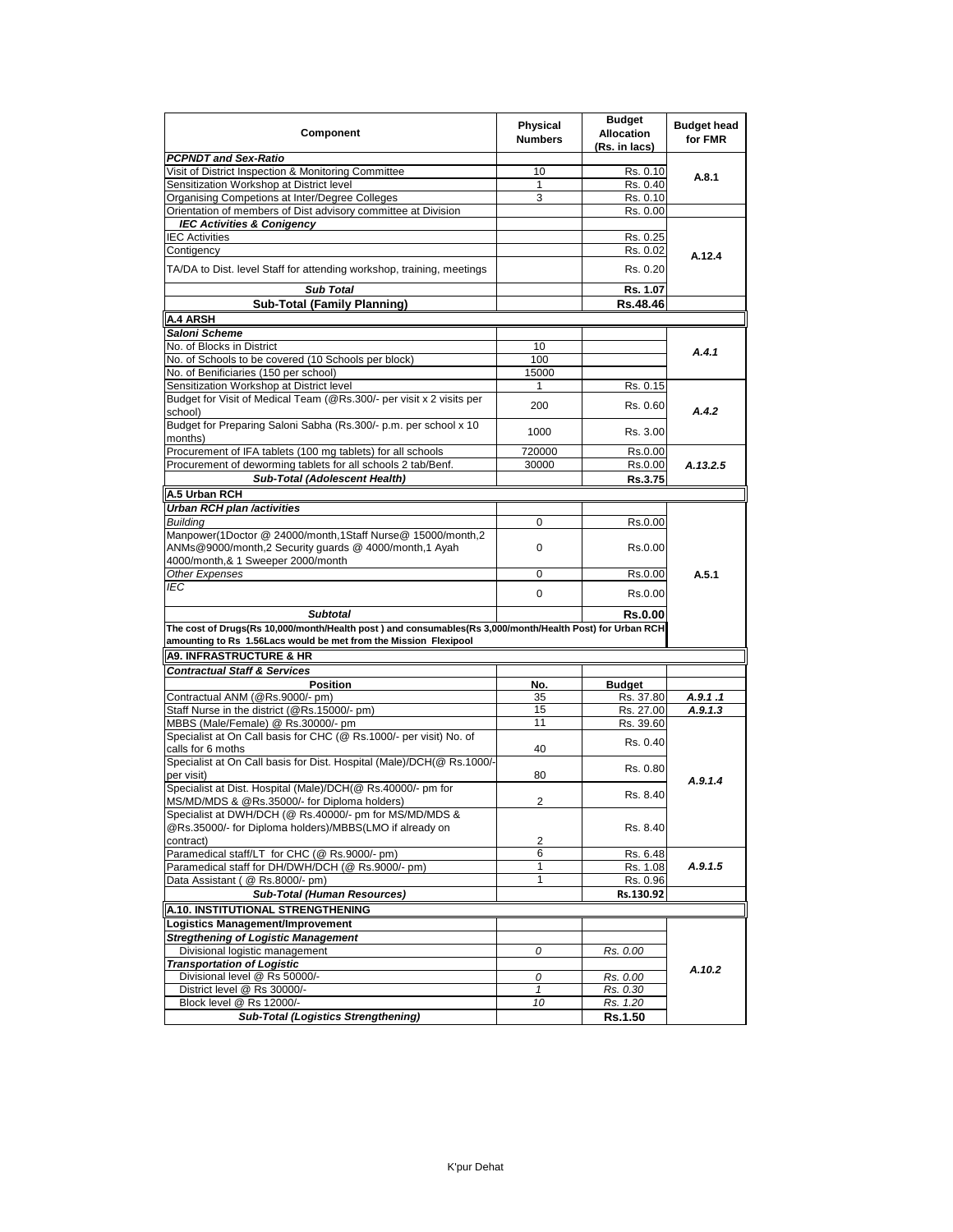| Component                                             | <b>Physical</b><br><b>Numbers</b> | <b>Budget</b><br><b>Allocation</b><br>(Rs. in lacs) | <b>Budget head</b><br>for FMR |
|-------------------------------------------------------|-----------------------------------|-----------------------------------------------------|-------------------------------|
| <b>Rent for Sub-Centres</b>                           |                                   |                                                     |                               |
| No. of SCs in Rented Bldgs & Budget @ Rs. 250/- p.m.  | 90                                | Rs.2.70                                             | A.10.4                        |
| <b>Sub-Total (Sub Center Rent)</b>                    |                                   | <b>Rs.2.70</b>                                      |                               |
| <b>A.11 TRAINING</b>                                  |                                   |                                                     |                               |
| <b>Training- Skill Birth Attendant</b>                |                                   |                                                     |                               |
| Training at DWH/Combined Hosp                         |                                   |                                                     |                               |
| Target at DWH                                         | 32                                |                                                     |                               |
| No. of Particpants per batch                          | 4                                 |                                                     |                               |
| No. of Batches                                        | 8                                 | Rs.8.83                                             |                               |
| New Site Stregthening at DWH                          | $\overline{\phantom{a}}$          | Rs.0.00                                             |                               |
| Existing site stregthening                            |                                   | Rs.0.40                                             |                               |
| Sub-Total (DWH-SBA)                                   |                                   | Rs.9.23                                             |                               |
| Training at FRU/24X7                                  |                                   |                                                     | A.11.3.1                      |
| Name of the selected Training Site FRU/24X7           | 0                                 |                                                     |                               |
| Target at FRU/24X7                                    | $\Omega$                          |                                                     |                               |
| No. of Particpants per batch                          | 0                                 |                                                     |                               |
| No. of Batches                                        | $\Omega$                          | Rs.0.00                                             |                               |
| New Site Stregthening at FRU                          |                                   | Rs.0.00                                             |                               |
| Existing site stregthening                            |                                   | Rs.0.00                                             |                               |
| Sub-Total (FRU-SBA)                                   |                                   | <b>Rs.0.00</b>                                      |                               |
| Sub-Total(SBA Training)                               |                                   | <b>Rs.9.23</b>                                      |                               |
| <b>A.14 PROGRAM MANAGEMENT</b>                        |                                   |                                                     |                               |
| Personal & Other Expense of Dist. PMU (Rs.94500/- pm) | 1                                 | Rs.11.34                                            | A.14.2                        |
| Operational Cost (Rs. 60000/- pm)                     | 1                                 | Rs.7.20                                             | A.14.4                        |
| Sub-Total (Program Management)                        |                                   | Rs.18.54                                            |                               |
| <b>Total for RCH Flexipool (Part A)</b>               |                                   | Rs.641.55                                           |                               |

| <b>Fart Bie Mission Flexi<u>noolse and and an american contract and an announcement and announcement and</u></b><br>Component | <b>Physical</b><br><b>Numbers</b> | <b>Budget</b><br><b>Allocation</b><br>(Rs. in lacs) | <b>Budget head</b><br>for FMR |
|-------------------------------------------------------------------------------------------------------------------------------|-----------------------------------|-----------------------------------------------------|-------------------------------|
| <b>ASHA Scheme:-</b>                                                                                                          |                                   |                                                     | B.1                           |
| Periodic Training for ASHAs                                                                                                   |                                   |                                                     | B.1.1                         |
| <b>ASHA Support System</b>                                                                                                    |                                   |                                                     |                               |
| Replenishment of ASHA Kits & Budget (@ Rs. 500/- per kit*2 for<br>95% ASHA)                                                   | 1615                              | Rs.0.00                                             | B.1.2                         |
| Incentive to ASHAs (Average Rs.500/- p.m. for 85% ASHAs)                                                                      | 1445                              | Rs.86.70                                            | B.1.3                         |
| Award to ASHA (Rs.5000/- for 1 ASHA in each block)                                                                            | 10                                | Rs.0.50                                             |                               |
| Annual ASHA Sammelan (Rs.250/- per ASHA for 60% ASHAs)                                                                        | 1020                              | Rs.2.55                                             | B.1.1                         |
| Mobility to ASHAs (Rs.30/- per ASHA for 95% ASHAs)                                                                            | 1615                              | Rs.5.81                                             |                               |
| Block level ASHA Payment Register (Rs.100/-per Register)                                                                      | 10                                | Rs.0.01                                             | B.18.3.2                      |
| Printing of Voucher Booklet for ASHA (Rs.25/-per Booklet)                                                                     | 1700                              | Rs.0.43                                             |                               |
| Budget ASHA Mentoring Group (Rs.10,000/- per District)                                                                        | Quarterly<br>Meeting              | Rs.0.10                                             | B.1.1                         |
| Sub-Total (ASHA Scheme):-                                                                                                     |                                   | Rs.96.10                                            |                               |
| <b>Untied Grant to Facilities</b>                                                                                             |                                   |                                                     | B.2                           |
| No. of CHCs & Budget @ Rs.0.50 lacs per facility                                                                              | 6                                 | Rs.3.00                                             | B.2.1                         |
| No. of BPHCs & Budget @ Rs.0.50 lacs per facility                                                                             | 6                                 | Rs.3.00                                             | B.2.2                         |
| No. of APHCs & Budget @ Rs.0.25 lacs per facility                                                                             | 25                                | Rs.6.25                                             | B.2.2                         |
| No. of Sub Centres & Budget @ Rs.0.10 lacs per facility                                                                       | 223                               | Rs.22.30                                            | B.2.3                         |
| No.of VHSCs                                                                                                                   | 612                               | Rs.0.00                                             | B.2.4                         |
| No.of Revenue Villages & Budget @Rs.0.10 lacs per R.Village                                                                   | 1032                              | Rs.103.20                                           |                               |
| <b>Sub-Total (Untied Grants)</b>                                                                                              |                                   | Rs.137.75                                           |                               |
| <b>Annual Maintenance Grant to Facilities</b>                                                                                 |                                   |                                                     | <b>B.4</b>                    |
| No. of CHCs & Budget @ Rs.1.0 lacs per facility                                                                               | 6                                 | Rs.6.00                                             | B.4.1                         |
| No. of BPHCs & Budget @ Rs.1.0 lacs per facility                                                                              | 6                                 | Rs.6.00                                             | B.4.2                         |
| No. of APHCs & Budget @ Rs.0.50 lacs per facility                                                                             | 20                                | Rs.10.00                                            |                               |
| No. of Sub Centres & Budget @ Rs.0.10 lacs per facility                                                                       | 133                               | Rs.13.30                                            | B.4.3                         |
| Sub-Total (Annual Maintenance Grants)                                                                                         |                                   | Rs.35.30                                            |                               |
| <b>Funds to Rogi Kalyan Samitis</b>                                                                                           |                                   |                                                     | <b>B.6</b>                    |
| No. of District Hospitals & Funds @ Rs.5.0 lacs per facility                                                                  | $\mathbf{1}$                      | Rs.5.00                                             | B.6.1                         |
| No. of CHCs & Funds @ Rs.1.0 lacs per facility                                                                                | 6                                 | Rs.6.00                                             | B.6.2                         |
| No. of BPHCs & Funds @ Rs.1.0 lacs per facility                                                                               | 6                                 | Rs.6.00                                             | B.6.3                         |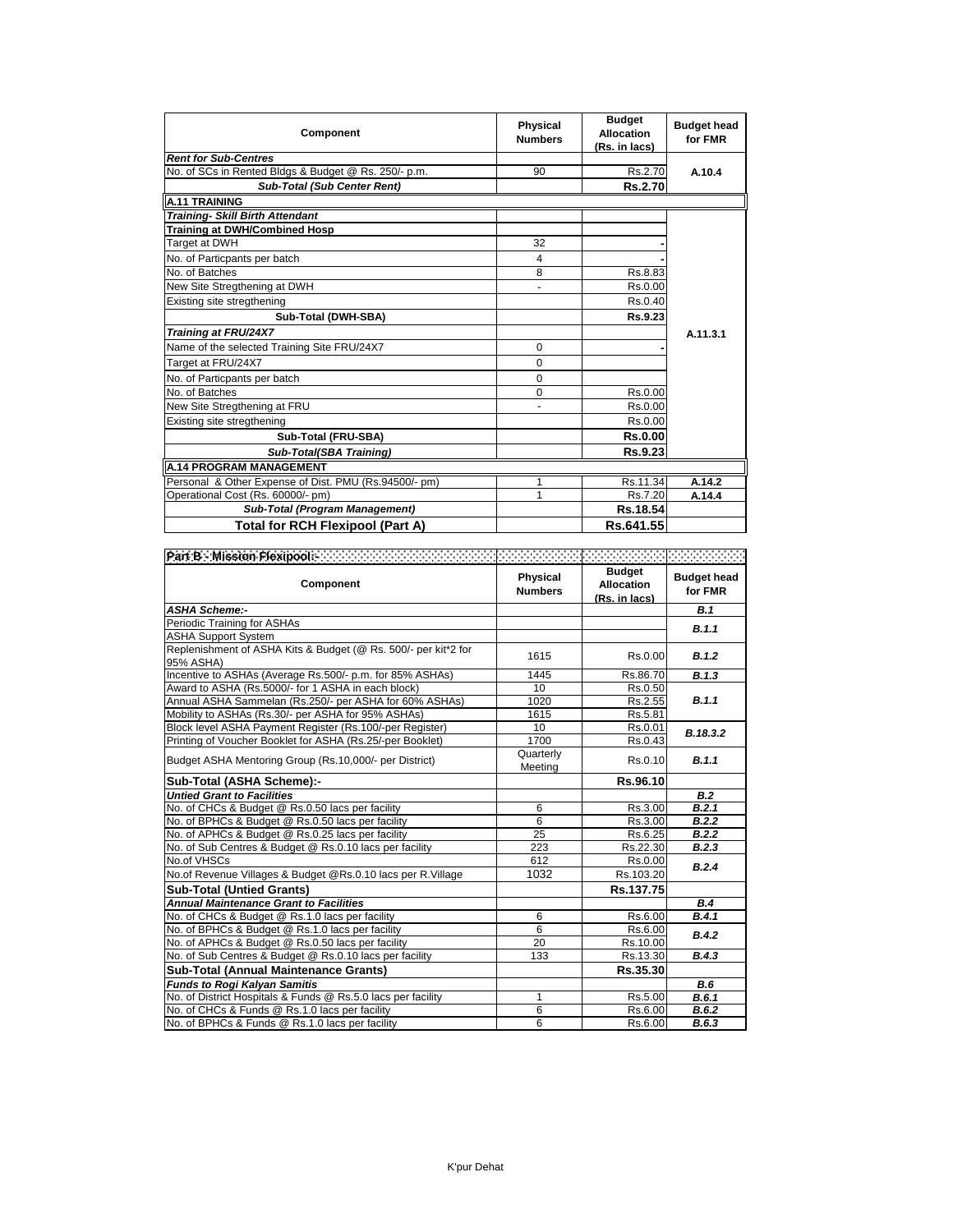| Component                                                                             | <b>Physical</b><br><b>Numbers</b> | <b>Budget</b><br><b>Allocation</b><br>(Rs. in lacs) | <b>Budget head</b><br>for FMR |
|---------------------------------------------------------------------------------------|-----------------------------------|-----------------------------------------------------|-------------------------------|
| No. of APHCs & Funds @ Rs.1.00 lacs per facility                                      | 25                                | Rs.25.00                                            | B.6.4                         |
| Sub-Total (Funds for RKS)                                                             |                                   | Rs.42.00                                            |                               |
| Operationalisation of District Drug Warehouses                                        |                                   |                                                     |                               |
| Contractual Staff (@Rs.2.94 lacs/yr)                                                  | 0                                 | Rs.0.00                                             | <b>B.21</b>                   |
| Contingency Expenses (@Rs.2.0 lacs/yr)                                                | 0                                 | Rs.0.00                                             |                               |
| Sub-Total (Ope. of District Drug Warehouses)                                          |                                   | <b>Rs.0.00</b>                                      |                               |
| <b>Mobility Support to DWH &amp; District Combined Hospital</b>                       |                                   |                                                     | <b>B.27.8</b>                 |
| Mobility Support to DWH/DCH @Rs.18000/- Per month.                                    | 1                                 | Rs.2.16                                             |                               |
| Sub-Total (Funds for Mobility Support to DWH & DCH)                                   |                                   | Rs.2.16                                             |                               |
| Mobility Support for Monitoring & Supervision.                                        |                                   |                                                     |                               |
| Mobility Support to District Community Mobilizer (@Rs.800/-per day<br>X 8 days/month) | $\mathbf{1}$                      | Rs.0.77                                             |                               |
| Mobility Support to District Account Manager (@Rs.800/-per day X 6<br>days/month)     | 1                                 | Rs.0.58                                             | B.18.3.2                      |
| Mobility Support to District Programme Manager (@Rs.800/-per day<br>X 8 days/month)   |                                   | Rs.0.00                                             |                               |
| Sub-Total(Mobility Support for Monit. & Supervision)                                  |                                   | Rs.1.34                                             |                               |
| <b>Supervision of ANM/ASHAs</b>                                                       |                                   |                                                     |                               |
| Vehicle for Mobility @Rs.18000/-month/block                                           | 10                                | Rs.21.60                                            | B.18.3.2                      |
| <b>Sub-Total (Supervision of ANM/ASHAs)</b>                                           |                                   | Rs.21.60                                            |                               |
| <b>Vehicle Support for Specialist</b>                                                 |                                   |                                                     |                               |
| One Vehicle for 5 block level facility (@Rs.18000/-month)                             | $\overline{2}$                    | Rs.4.32                                             | <b>B.27.8</b>                 |
| Sub-Total (Vehicle Support for Specialist)                                            |                                   | Rs.4.32                                             |                               |
| Diesel for Generator for District Hospitals                                           |                                   |                                                     |                               |
| Diesel Support for generator (@Rs.1 lac per month)                                    | 1                                 | Rs.12.00                                            | <b>B.28</b>                   |
| Sub-Total (Diesel Support for District Hospital)                                      |                                   | Rs.12.00                                            |                               |
| Diesel Support for Generator in Fully Functional CHC.                                 |                                   |                                                     |                               |
| Diesel Support for Fully functional CHC (@Rs.35000/-per month)                        | 6                                 | Rs.25.20                                            |                               |
| Diesel Support for CHC functional in BPHC building (@Rs.13500/-                       |                                   |                                                     | B.28                          |
| per month)                                                                            | 6                                 | Rs.9.72                                             |                               |
| Sub-Total (Diesel Support for fully functional CHCs)                                  |                                   | Rs.34.92                                            |                               |
| Saas Bahu Sammelans (1 each at District)                                              |                                   |                                                     | B.7.1                         |
| No. of Sammellans & Budget (@Rs. 1.50 lac. Per District)                              | 1                                 | Rs.1.50                                             |                               |
| Sub-Total (Saas Bahu Sammelan)                                                        |                                   | Rs.1.50                                             |                               |
| Tehsil level Pradhan Sammelan                                                         |                                   |                                                     | B.8.2                         |
| No. of Sammelans & Budget (@Rs.40,000 per Sammelan)                                   | 5                                 | Rs.2.00                                             |                               |
| Sub-Total (Tehsil level Pradhan Sammelan)                                             |                                   | Rs.2.00                                             |                               |
| Organization of Swasthya Mela                                                         |                                   |                                                     |                               |
| Organization of S.Mela @Rs.20000/- Mela/Month at each block.                          | 10                                | Rs.24.00                                            | <b>B.10.1</b>                 |
| Sub-Total (Swasthya Mela)                                                             |                                   | Rs.24.00                                            |                               |
| <b>Concurrent Audit</b>                                                               |                                   |                                                     | B.27.5                        |
| Budget @ Rs. 4000/- per month for 12 months                                           | 1                                 | Rs.0.48                                             |                               |
| Sub-Total (Concurrent Audit)                                                          |                                   | Rs.0.48                                             |                               |
| <b>Health Management Information System (HMIS):-</b>                                  |                                   |                                                     |                               |
| Hiring of Vehicle for District HMIS Nodal Officer (@Rs.800/- Visit)                   | З                                 | Rs.0.29                                             |                               |
| Mobility Support for Block HMIS Nodal Officer (@Rs.600/-month)                        | 10                                | Rs.0.72                                             | <b>B.21</b>                   |
| Internet Connectivity @Rs.400/- per month/computer                                    | 11                                | Rs.0.53                                             |                               |
| Consumables & Stationary for Computer, printer (Rs.400/-per<br>month/facility)        | 11                                | Rs.0.53                                             |                               |
| Sub-Total (HMIS)                                                                      |                                   | Rs.2.06                                             |                               |
| <b>Programme Management:-</b>                                                         |                                   |                                                     |                               |
| <b>Expenses at Additional Director level:-</b>                                        |                                   |                                                     |                               |
| Mobility @Rs.2500/-per District per Month.                                            | 0                                 | Rs.0.00                                             |                               |
| Contingency Expenses @Rs.5000/- month.                                                | 0                                 | Rs.0.00                                             | B.27.6                        |
| Sub-Total (Exp.at Addl.Director level)-                                               |                                   | Rs.0.00                                             |                               |
| Operational Cost for Block Project Management Unit                                    |                                   |                                                     |                               |
| Honoraria to Block Data Assistant @Rs.8000/-Per Month                                 | 10                                | Rs.9.60                                             |                               |
| Communication support to Block Program Manager @Rs.500/-P.M.                          | 10                                | Rs.0.60                                             | B.27.1                        |
| Sub-Total (Operational Cost for BPMU)                                                 |                                   | Rs.10.20                                            |                               |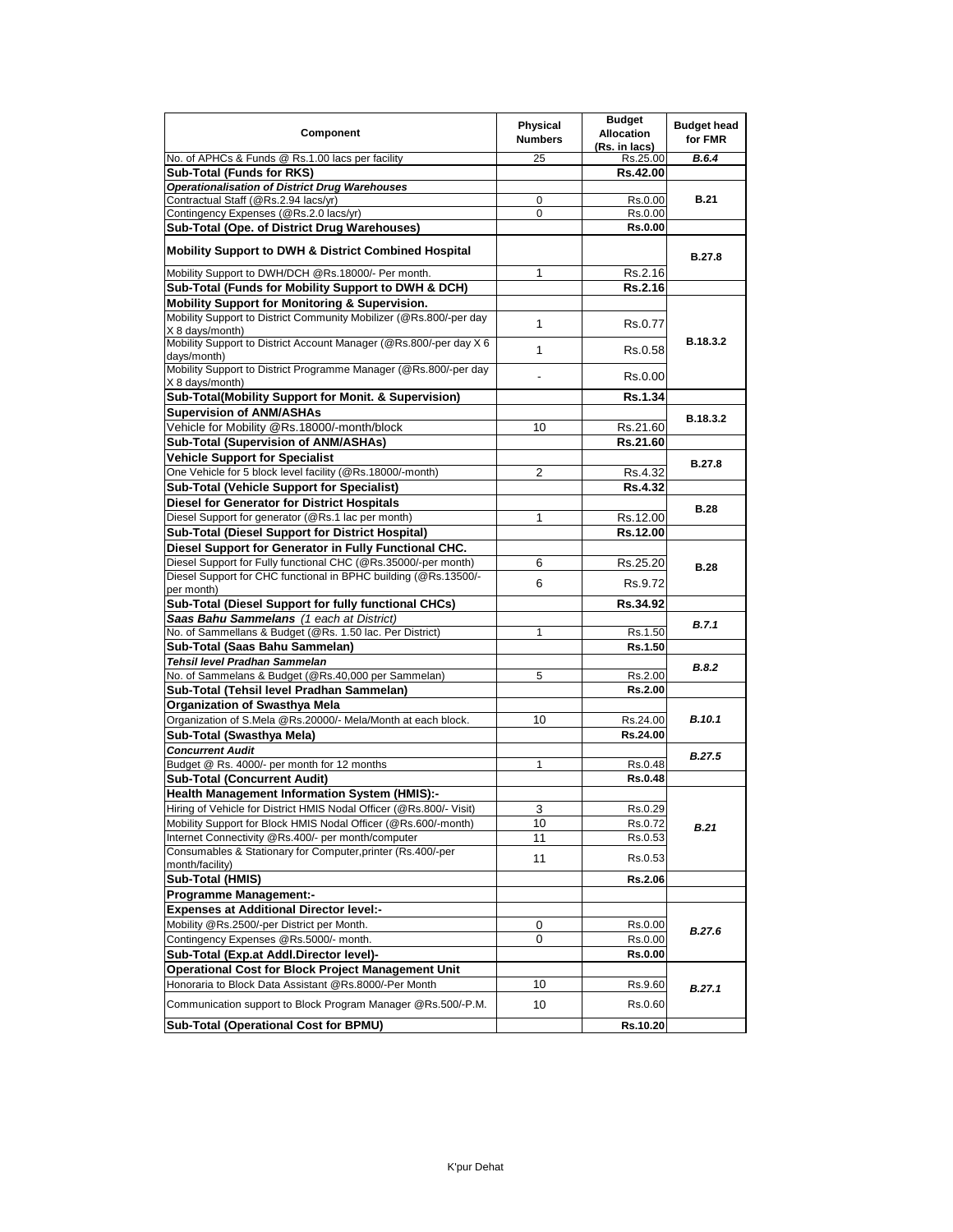| Component                                                                                       | Physical<br><b>Numbers</b> | <b>Budget</b><br><b>Allocation</b><br>(Rs. in lacs) | <b>Budget head</b><br>for FMR |
|-------------------------------------------------------------------------------------------------|----------------------------|-----------------------------------------------------|-------------------------------|
| <b>Provision of Contractual Staff (AYUSH)</b>                                                   |                            |                                                     |                               |
| <b>Position</b>                                                                                 | No.                        | <b>Budget</b>                                       |                               |
| ISM Lady Doctors (@ Rs.24,000/- per month)                                                      | 12                         | Rs.52.08                                            | B.14.4                        |
| AYUSH Doctors (@ Rs.24,000/- per month)                                                         | 9                          |                                                     |                               |
| AYUSH Pharmacists (@ Rs.9,000/- per month)                                                      | 14                         | Rs.15.12                                            | B.14.1                        |
| Sub-Total (Contractual Staff - AYUSH)                                                           |                            | Rs.67.20                                            |                               |
| Integrated Skill Refresher Training for ANM & LHV.                                              |                            |                                                     |                               |
| Total Work load for the year                                                                    | 128                        |                                                     | B.16.3.1                      |
| Total no. of Proposed Batches & Budget @Rs.165950/- per batch.                                  | 8                          | Rs. 13.28                                           |                               |
| Sub-Total (Integrated skill training for ANM/LHV)                                               |                            | Rs.13.28                                            |                               |
| Infrastructure & Manpower for UIP                                                               |                            |                                                     |                               |
| Mobile Workshop at Regional Depot @Rs.4 Lac.                                                    | 0                          | Rs.0.00                                             |                               |
| Renovation & Electrification of WIC/WIF                                                         | 0                          | Rs.0.00                                             |                               |
| Expansion of Cold Chain Store at Regional/Divisional Depo                                       | 0                          | Rs.0.00                                             | B.26.5                        |
| Expansion of Cold Chain Workshop @Rs.50000/-year/District.                                      | 1                          | Rs.0.50                                             |                               |
| Mobility Support to Block (1 Vehicle @Rs.800/-per block for 6 days<br>in a month for 12 months) | 10                         | Rs.5.76                                             |                               |
| IVRS System for Tracking of Beneficiaries.                                                      | $\Omega$                   | Rs.0.00                                             | B.18.3.2                      |
| Sub - Total (Infrasturcture & Manpower for UIP)                                                 |                            | Rs.6.26                                             |                               |
|                                                                                                 |                            |                                                     |                               |
|                                                                                                 |                            |                                                     |                               |

| SI. | Component                                                                                                                                                                                                                                                                         | <b>Physical</b><br><b>Numbers</b>                                                                                                                                                                                                                                                                                                                                                                                                                         | <b>Budget</b><br><b>Allocation</b><br>(Rs. in lacs) |
|-----|-----------------------------------------------------------------------------------------------------------------------------------------------------------------------------------------------------------------------------------------------------------------------------------|-----------------------------------------------------------------------------------------------------------------------------------------------------------------------------------------------------------------------------------------------------------------------------------------------------------------------------------------------------------------------------------------------------------------------------------------------------------|-----------------------------------------------------|
|     | Routine Immunization (Part C) [11] [11] [11] [11] [11]                                                                                                                                                                                                                            | $\mathcal{L}^{\mathcal{L}}(\mathcal{L}^{\mathcal{L}}(\mathcal{L}^{\mathcal{L}}(\mathcal{L}^{\mathcal{L}}(\mathcal{L}^{\mathcal{L}}(\mathcal{L}^{\mathcal{L}}(\mathcal{L}^{\mathcal{L}}(\mathcal{L}^{\mathcal{L}}(\mathcal{L}^{\mathcal{L}}(\mathcal{L}^{\mathcal{L}}(\mathcal{L}^{\mathcal{L}}(\mathcal{L}^{\mathcal{L}}(\mathcal{L}^{\mathcal{L}}(\mathcal{L}^{\mathcal{L}}(\mathcal{L}^{\mathcal{L}}(\mathcal{L}^{\mathcal{L}}(\mathcal{L}^{\mathcal{L$ |                                                     |
|     | Total Number of Immunization Sessions to be organized in the<br>District                                                                                                                                                                                                          | 21048<br>Sessions/Year                                                                                                                                                                                                                                                                                                                                                                                                                                    |                                                     |
|     | Mobility support for supervision: Supervisory visits by district level<br>officers for monitoring and supervision of RI @ Rs 50000 / District for<br>district level officers (this includes POL and maintenance) per year                                                         | 1                                                                                                                                                                                                                                                                                                                                                                                                                                                         | Rs.0.50                                             |
|     | Alternate Vaccine delivery @ Rs 50/- sessionx 3 months(April-June)<br>+2 Vehicles /Blocks for 8 days /month for 9 months (July-March 10)                                                                                                                                          | 21048<br>Sessions/Year                                                                                                                                                                                                                                                                                                                                                                                                                                    | Rs.10.52                                            |
|     | Focus on Urban slum & underserved areasHiring an ANM @<br>Rs.300/session for four sessions/month/slum of 10000 population<br>and Rs.200/- per month as contingency per slum of i.e. total<br>expense of Rs. 1400/- per month per slum of 10000 population                         | 0 Sessions /year                                                                                                                                                                                                                                                                                                                                                                                                                                          | Rs.0.00                                             |
|     | Mobilization of children by ASHA /RI Mobilizer @ Rs 150/- per<br>session                                                                                                                                                                                                          | 21048<br>Sessions/Year                                                                                                                                                                                                                                                                                                                                                                                                                                    | Rs.31.57                                            |
|     | Support for Computer Assistant for RI reporting (with annual<br>increment of 10% wef from 2010-11Districts @ Rs 8000- 10,000 p.m                                                                                                                                                  | 1                                                                                                                                                                                                                                                                                                                                                                                                                                                         | Rs.1.06                                             |
|     | Printing and dissemination of tally sheets, monitoring forms, etc. @<br>Rs 1 /beneficiary                                                                                                                                                                                         | 62108<br><b>Benefiaceries</b>                                                                                                                                                                                                                                                                                                                                                                                                                             | Rs.0.62                                             |
|     | Quarterly Review & feedback meeting exclusive for RI at district level<br>with one Block MOIC, ICDS CDPO and other stakeholders<br>stakeholders @ Rs 100/- per participant for meeting expenses<br>(lunch, organizational expenses)                                               | 30                                                                                                                                                                                                                                                                                                                                                                                                                                                        | Rs.0.12                                             |
|     | Quarterly Review Meetings at Block level Quarterly Review &<br>feedback meeting for exclusive for RI at Block level @Rs 50/-ppas<br>honorarium for ASHA (travel)and Rs 25 /-person at the disposal of<br>MOIC for meeting expenses(refreshments, stationary and Misc<br>expences) | 1981                                                                                                                                                                                                                                                                                                                                                                                                                                                      | Rs.2.69                                             |
|     | District level orientation training for 2 days of ANM, Multipurpose<br>Health worker @ Rs67300/batch with 20 participants in each batch                                                                                                                                           | 2 Batch                                                                                                                                                                                                                                                                                                                                                                                                                                                   | Rs.1.35                                             |
|     | One day cold chain handelers training for block level cold chain<br>handlers @ Rs. 26,000 per batch and Rs 3000 for Observer<br>nominated by State                                                                                                                                | 1Batch                                                                                                                                                                                                                                                                                                                                                                                                                                                    | Rs.0.29                                             |
|     | One day Training of block level data handlers by DIO and District<br>Cold chain Officer to train about the reporting formats of<br>Immunization and NRHM Rs 300/Participant/Block                                                                                                 | 10                                                                                                                                                                                                                                                                                                                                                                                                                                                        | Rs.0.03                                             |
|     | Microplanning at SC levelRs 100/- per subcentre (meeting at block<br>level, logistic)                                                                                                                                                                                             | 223                                                                                                                                                                                                                                                                                                                                                                                                                                                       | Rs.0.22                                             |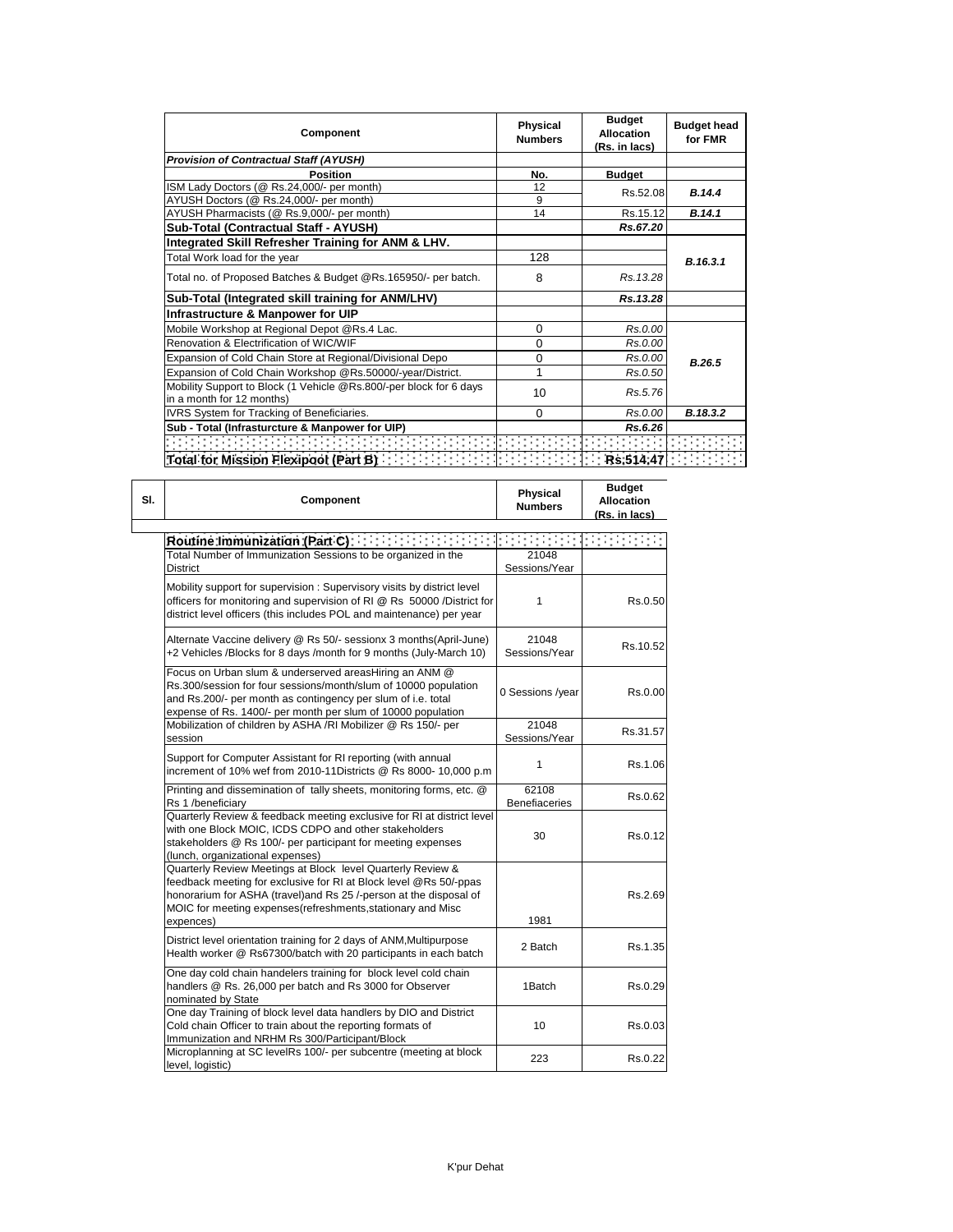| Component                                                                                                                                                           | Physical<br><b>Numbers</b>     | <b>Budget</b><br><b>Allocation</b><br>(Rs. in lacs) | <b>Budget head</b><br>for FMR |
|---------------------------------------------------------------------------------------------------------------------------------------------------------------------|--------------------------------|-----------------------------------------------------|-------------------------------|
| Microplanning at Block & District levelFor consolidation of microplan<br>at PHC/CHC level @ Rs 1000/- block & at district level @ Rs 2000/-<br>per district         | 1District & 10<br><b>Block</b> | Rs.0.12                                             |                               |
| Consumables for computer including provision for internet access for<br>RIMSRs 400/- Month / Districts                                                              |                                | Rs.0.05                                             |                               |
| Red/Black Plastic bags etc, 2 bags per session @ Rs. 2/Bag                                                                                                          | 21048<br>Sessions/Year         | Rs.0.97                                             |                               |
| Purchase of Bleach/Hypochlorite solution Rs. 500/vaccine storage<br>point/year X 1000 vaccine storage points                                                        | 11 Vaccine<br>storage points   | Rs.0.06                                             |                               |
| Purchase of Twin bucket Rs 400 per PHC/CHC per year                                                                                                                 | 11 Vaccine<br>storage points   | Rs.0.04                                             |                               |
| Funds for purchase of small polythene zipper bags to keep vaccines<br>in the vaccine carriers Rs. 0.5/polythene bag X total number of<br>sessions/year +10% wastage | 21048<br>Sessions/Year         | Rs.0.12                                             |                               |
| Funds for preparing disposal pit for disposal of sharp immunization<br>waste. Rs. 3500/pit X 500 vaccine storage points                                             | 5 Pits                         | Rs.0.19                                             |                               |
| <b>RI</b> subtotal                                                                                                                                                  |                                | Rs.50.52                                            |                               |
| <b>Cold Chain maintenance</b>                                                                                                                                       |                                |                                                     |                               |
| Cold chain maintenance@Rs 500/Block & Rs 10.000/District/Year                                                                                                       | 1District & 10<br><b>Block</b> | Rs.0.15                                             |                               |
| POL for vaccine delivery from State to District and from district to<br>PHC/CHCs @ Rs. 100000/- district/Year )                                                     | 1District                      | Rs.1.00                                             |                               |
| <b>Subtotal Cold Chain</b>                                                                                                                                          |                                | Rs.1.15                                             |                               |
| Sub Total (Part C)                                                                                                                                                  |                                | Rs.51.67                                            |                               |

|              | <b>Part D - National Program</b>                 |                                   |                                                     |                               |
|--------------|--------------------------------------------------|-----------------------------------|-----------------------------------------------------|-------------------------------|
| 1. NPCB      |                                                  |                                   |                                                     |                               |
| SI.          | Component                                        | <b>Physical</b><br><b>Numbers</b> | <b>Budget</b><br><b>Allocation</b><br>(Rs. in lacs) | <b>Budget Head</b><br>for FMR |
| 1.1          | Govt Sector 30% of Tot. Trgt @531/cat.oprt.(IOL) | 1924                              | 1021644                                             |                               |
| 1.2          | NGO Sector 20% of Tot Trgt @ 656/Cat. Oprt.(IOL) | 1282                              | 840992                                              |                               |
| 1.3          | Pvt. Sector 50% of Tot trgt.                     | 3206                              | $\Omega$                                            |                               |
|              | <b>Sub Total</b>                                 | 6412                              | 1862636                                             |                               |
| $\mathbf{2}$ | SES (Free Spec. to Children) @ of 100/-Spec      | 668                               | $\Omega$                                            |                               |
| 3            | Vision Centre @ 50,000/Centre Equipment          | 1 Govt/NGO                        | 50000                                               |                               |
| 4            | Operations other than Cataract                   | 106                               | 106000                                              |                               |
| 5            | Eye Collection @ 500/Cornea.                     | 0                                 | 0                                                   |                               |
|              | Total allocated for the District in Rs.          | 7186                              | 2018636                                             |                               |
|              | 2. RNTCP(GFATM)                                  |                                   |                                                     |                               |
| SI.          | Component                                        | <b>Physical</b><br><b>Numbers</b> | <b>Budget</b><br><b>Allocation</b><br>(Rs. in lacs) | <b>Budget Head</b><br>for FMR |
|              | <b>1 CIVIL WORKS</b>                             |                                   | 28700                                               |                               |
|              | <b>2 LABORATORY MATERIALS</b>                    |                                   | 222000                                              |                               |
|              | 3 HONERARIUM                                     |                                   | 305945                                              |                               |
|              | 4 IEC/ PUBLICITY                                 |                                   | 185650                                              |                               |
|              | <b>5 EQUIPMENT MAINTENANCE</b>                   |                                   | 78000                                               |                               |
|              | 6 TRAINING                                       |                                   | 137220                                              |                               |
|              | <b>7 POL &amp; VEHICLE MAINTENANCE</b>           |                                   | 80000                                               |                               |
|              | <b>8 VEHICLE HIRING CHARGES</b>                  |                                   | 238500                                              |                               |
|              | 9 NGO/PP SUPPORT                                 |                                   | 144600                                              |                               |
|              | 10 MISCELLANEOUS EXPENSES                        |                                   | 194250                                              |                               |
|              | 11 CONTRACTUAL SERVICES<br><b>12 PRINTING</b>    |                                   | 2004000                                             |                               |
|              | <b>13 RESEARCH &amp; STUDIES</b>                 |                                   | 126000                                              |                               |
|              | <b>14 MEDICAL COLLEGES</b>                       |                                   |                                                     |                               |
|              | 15 PROCUREMENT OF VEHICLES                       |                                   | $\Omega$                                            |                               |
|              | 16 PROCUREMENT OF EQUIPMENT                      |                                   |                                                     |                               |
|              |                                                  |                                   |                                                     |                               |
|              |                                                  |                                   |                                                     |                               |
|              | Sub-TOTAL<br><b>Grand Total</b>                  |                                   | 3744865<br>3744865                                  |                               |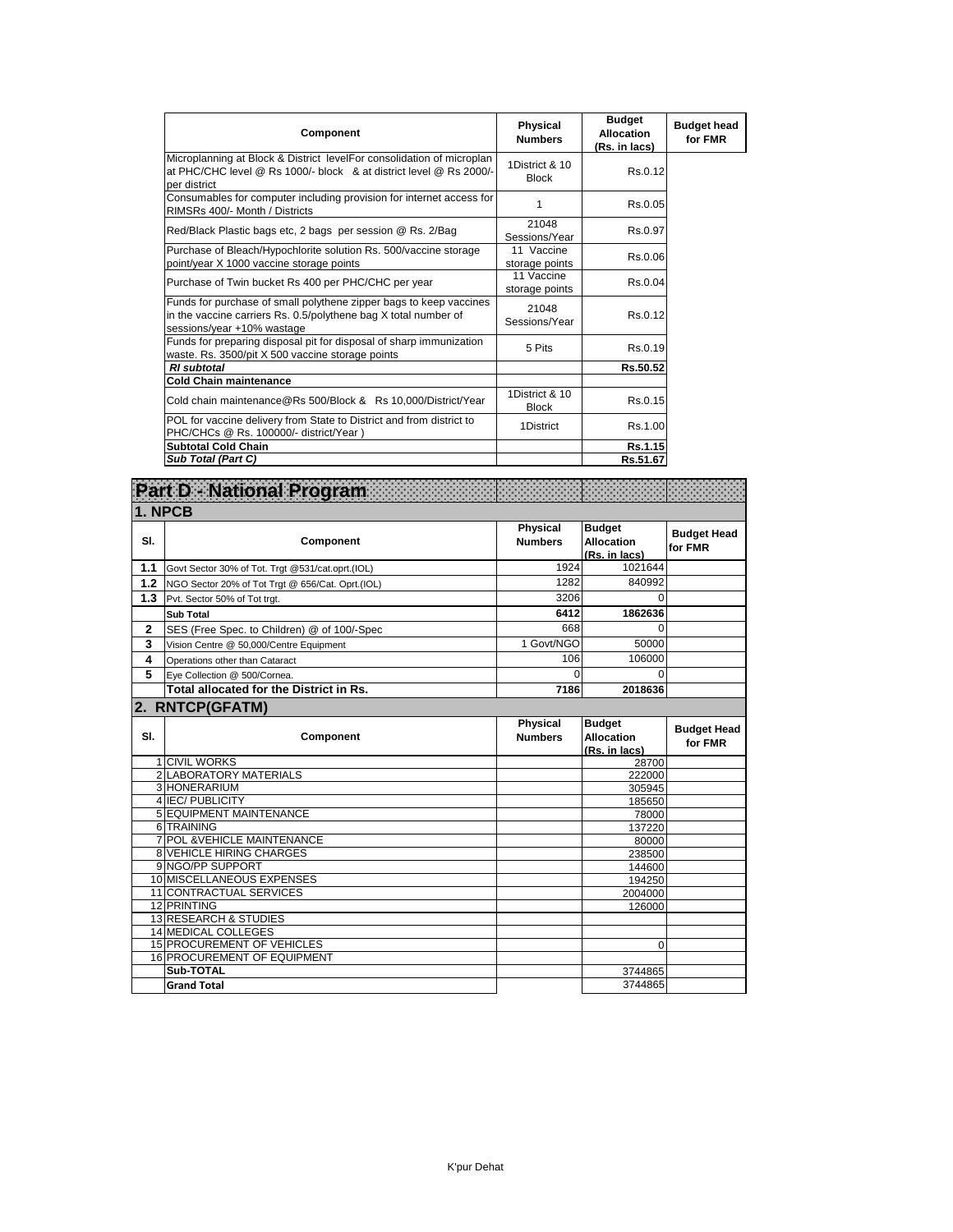|            | Component                                                                                     | <b>Physical</b><br><b>Numbers</b> | <b>Budget</b><br><b>Allocation</b><br>(Rs. in lacs) | <b>Budget head</b><br>for FMR |
|------------|-----------------------------------------------------------------------------------------------|-----------------------------------|-----------------------------------------------------|-------------------------------|
| 3. NLEP    |                                                                                               |                                   |                                                     |                               |
|            | <b>Activities</b>                                                                             | <b>Physical</b><br><b>Targets</b> | <b>Financial</b>                                    |                               |
|            | 1 Contractual Services- Driver                                                                |                                   | <b>Allocation</b>                                   |                               |
|            | Remuneration @ Rs. 7,000/= P.M.                                                               | $\mathbf 0$                       | $\mathbf 0$                                         |                               |
|            | Sub total                                                                                     |                                   | 0                                                   |                               |
|            | 2 Office Maintenance                                                                          |                                   |                                                     |                               |
|            | Telephone/Fax/Internet @ Rs. 15,000/= P.A.                                                    |                                   | 15000                                               |                               |
|            | Office Operation & Maintenance @ Rs. 18,000/= P.A.                                            |                                   | 18000                                               |                               |
|            | Consum-ables Stationery @ Rs. 24,000 P.A.<br>Maintenance of Office Equipment & Furniture etc. |                                   | 24000                                               |                               |
|            | Sub total                                                                                     |                                   | 15000<br>72000                                      |                               |
|            | 3 Mobility-                                                                                   |                                   |                                                     |                               |
|            | Vehicle operation / hiring of 1 Vehicle @ Rs 75000 P.A.                                       |                                   | 75000                                               |                               |
|            | Sub total                                                                                     |                                   | 75000                                               |                               |
|            | 4 Training                                                                                    |                                   |                                                     |                               |
|            | 4 Days' Training of newly recruited Medical Officers @ Rs 28,000 per<br>batch of 30 trainees  | 21                                | 19600                                               |                               |
|            | 3 Days' Training of newly recruited Health Workers @ Rs 24,000 per<br>batch of 30 trainees    | 15                                | 12000                                               |                               |
|            | 2 Days' Refresher Training of Medical Officers @ Rs 16,000 per<br>batch of 30 trainees        | 90                                |                                                     |                               |
|            | 2 Days' Refresher Training of Health Workers @ Rs 16,000 per<br>batch of 30 trainees          | 180                               | 144000                                              |                               |
|            | Sub total                                                                                     |                                   | 175600                                              |                               |
|            | 5 Procurement                                                                                 |                                   |                                                     |                               |
|            | Supportive medicines and other items for patients @ Rs39 per<br>patient under treatment       |                                   | 9000                                                |                               |
|            | Splints, Crutches, Items for Deformity Patients Rs. 15/= per patient<br>under treatment       |                                   | 3500                                                |                               |
|            | Patient Welfare Rs. 26/= per patient under treatment                                          |                                   | 6000                                                |                               |
|            | Printing of forms @ Rs. 39/= per patient under treatment<br>Sub total                         |                                   | 9000<br>27500                                       |                               |
|            | <b>6 IEC Activities</b>                                                                       |                                   |                                                     |                               |
|            | Rallies @ Rs. 5,000/= each                                                                    | $\overline{2}$                    | 10000                                               |                               |
|            | School Quiz @ Rs. 1000/= each                                                                 | 10                                | 10000                                               |                               |
|            | IPC workshops of ASHA @ Rs. 5000/= each                                                       | 2                                 | 10000                                               |                               |
|            | Health Mela in local festivals, Melas etc. @ Rs. 5,000/= each                                 |                                   | 5000                                                |                               |
|            | Sub total<br>7 Urban Leprosy Project                                                          |                                   | 35000                                               |                               |
|            | <b>Supportive Medicines</b>                                                                   |                                   |                                                     |                               |
|            | Monitoring & Supervision                                                                      |                                   |                                                     |                               |
|            | MDT delivery & follow-up services                                                             |                                   |                                                     |                               |
|            | Sub total                                                                                     |                                   | 0                                                   |                               |
|            | 8 Incentive to Ashas                                                                          |                                   | 24200                                               |                               |
|            | 9 Review Meetings<br>10 Disability Prevention & Medical Rehabilitation                        |                                   | 18000                                               |                               |
|            | Screening Camp for selection of RCS patients                                                  |                                   | 20000                                               |                               |
|            | Screening Camp - miscellaneous expenses                                                       |                                   | 20000                                               |                               |
|            | Screening Camp- Self Care Kits & patient Welfare items                                        |                                   | 20000                                               |                               |
|            | Sub total                                                                                     |                                   | 60000                                               |                               |
|            | 11 Cash Assistance                                                                            |                                   |                                                     |                               |
|            | Cash assistance- POL for Vehicle                                                              |                                   | 20000                                               |                               |
|            | Cash assistance- TA DA for Leprosy Staff                                                      |                                   | 50000                                               |                               |
|            | Sub total<br><b>Grand Total</b>                                                               |                                   | 70000<br>557300                                     |                               |
|            | 4. NVBDCP                                                                                     |                                   |                                                     |                               |
|            |                                                                                               |                                   |                                                     |                               |
| Sl.<br>No. | <b>Activity Proposed</b>                                                                      | Physical<br><b>Numbers</b>        | <b>Budget</b><br><b>Allocation</b> (Rs.<br>In lacs) | <b>Budget</b> head<br>for FMR |
|            |                                                                                               |                                   |                                                     |                               |
|            | 1 DBS (Domestic Budgetary Support)<br>1.1 Malaria                                             |                                   |                                                     |                               |
|            | Incentive to ASHA                                                                             |                                   | 650000                                              |                               |
|            |                                                                                               |                                   |                                                     |                               |
|            | Training                                                                                      |                                   | 49725                                               |                               |